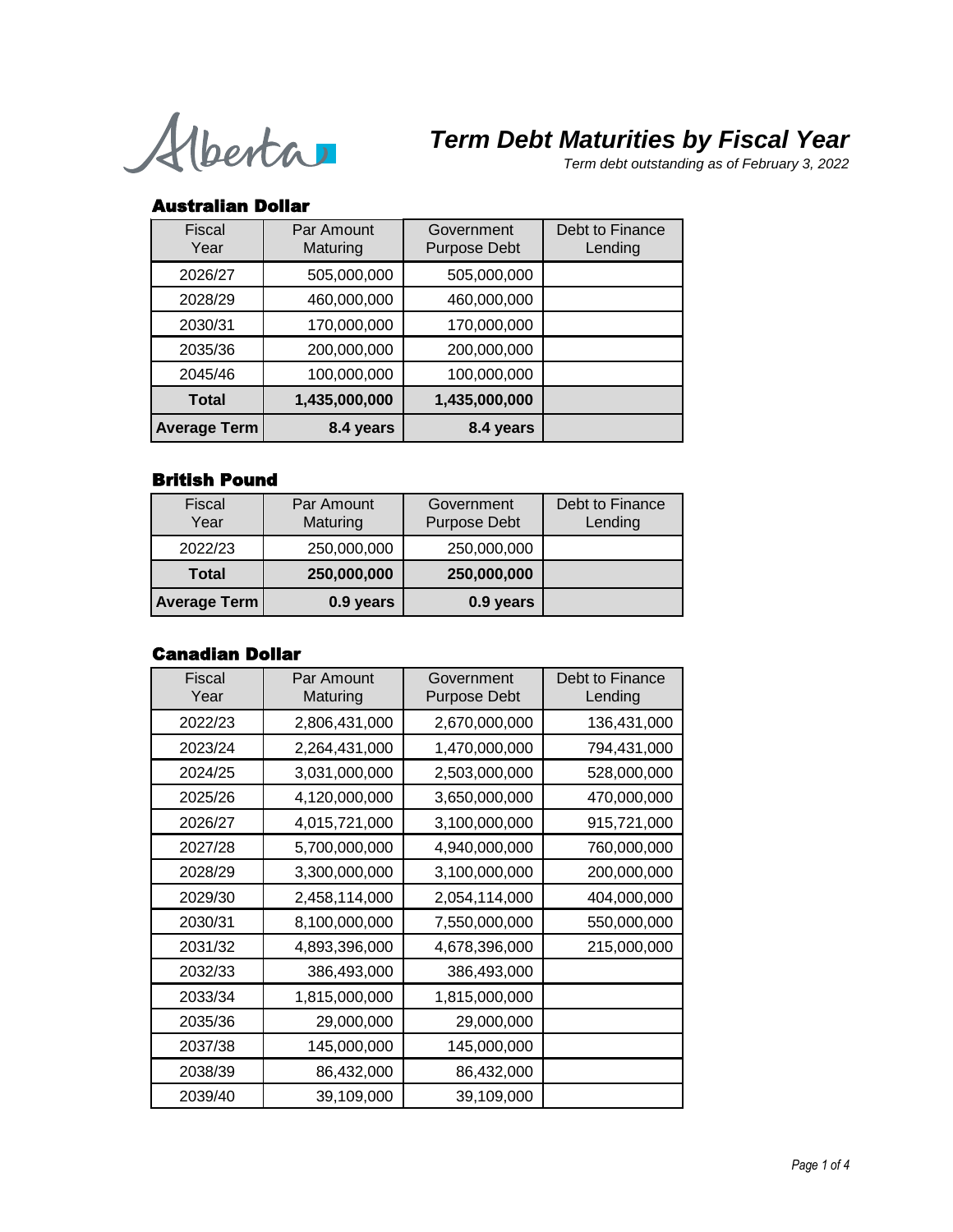

*Term debt outstanding as of February 3, 2022*

| 2040/41             | 700,000,000    | 700,000,000    |               |
|---------------------|----------------|----------------|---------------|
| 2043/44             | 2,500,000,000  | 2,500,000,000  |               |
| 2046/47             | 5,200,000,000  | 5,200,000,000  |               |
| 2048/49             | 6,900,000,000  | 6,900,000,000  |               |
| 2050/51             | 8,920,000,000  | 8,920,000,000  |               |
| 2052/53             | 3,000,000,000  | 3,000,000,000  |               |
| 2060/61             | 200,000,000    | 200,000,000    |               |
| 2071/72             | 125,000,000    | 125,000,000    |               |
| 2120/21             | 700,000,000    | 700,000,000    |               |
| <b>Total</b>        | 71,435,127,000 | 66,461,544,000 | 4,973,583,000 |
| <b>Average Term</b> | 15.0 years     | 15.7 years     | 4.7 years     |

### Euro

| Fiscal<br>Year      | Par Amount<br>Maturing | Government<br><b>Purpose Debt</b> | Debt to Finance<br>Lending |
|---------------------|------------------------|-----------------------------------|----------------------------|
| 2025/26             | 3,850,000,000          | 3,850,000,000                     |                            |
| 2040/41             | 202,000,000            | 202,000,000                       |                            |
| 2043/44             | 435,000,000            | 435,000,000                       |                            |
| 2045/46             | 70,000,000             | 70,000,000                        |                            |
| 2049/50             | 30,000,000             | 30,000,000                        |                            |
| 2050/51             | 90,000,000             | 90,000,000                        |                            |
| <b>Total</b>        | 4,677,000,000          | 4,677,000,000                     |                            |
| <b>Average Term</b> | 6.7 years              | 6.7 years                         |                            |

### New Zealand Dollar

| <b>Fiscal</b><br>Year | Par Amount<br>Maturing | Government<br><b>Purpose Debt</b> | Debt to Finance<br>Lending |
|-----------------------|------------------------|-----------------------------------|----------------------------|
| 2041/42               | 128,000,000            | 128,000,000                       |                            |
| <b>Total</b>          | 128,000,000            | 128,000,000                       |                            |
| <b>Average Term</b>   | 19.6 years             | 19.6 years                        |                            |

## Norwegian Krone

| Fiscal  | Par Amount    | Government          | Debt to Finance |
|---------|---------------|---------------------|-----------------|
| Year    | Maturing      | <b>Purpose Debt</b> | Lending         |
| 2022/23 | 2,000,000,000 | 2,000,000,000       |                 |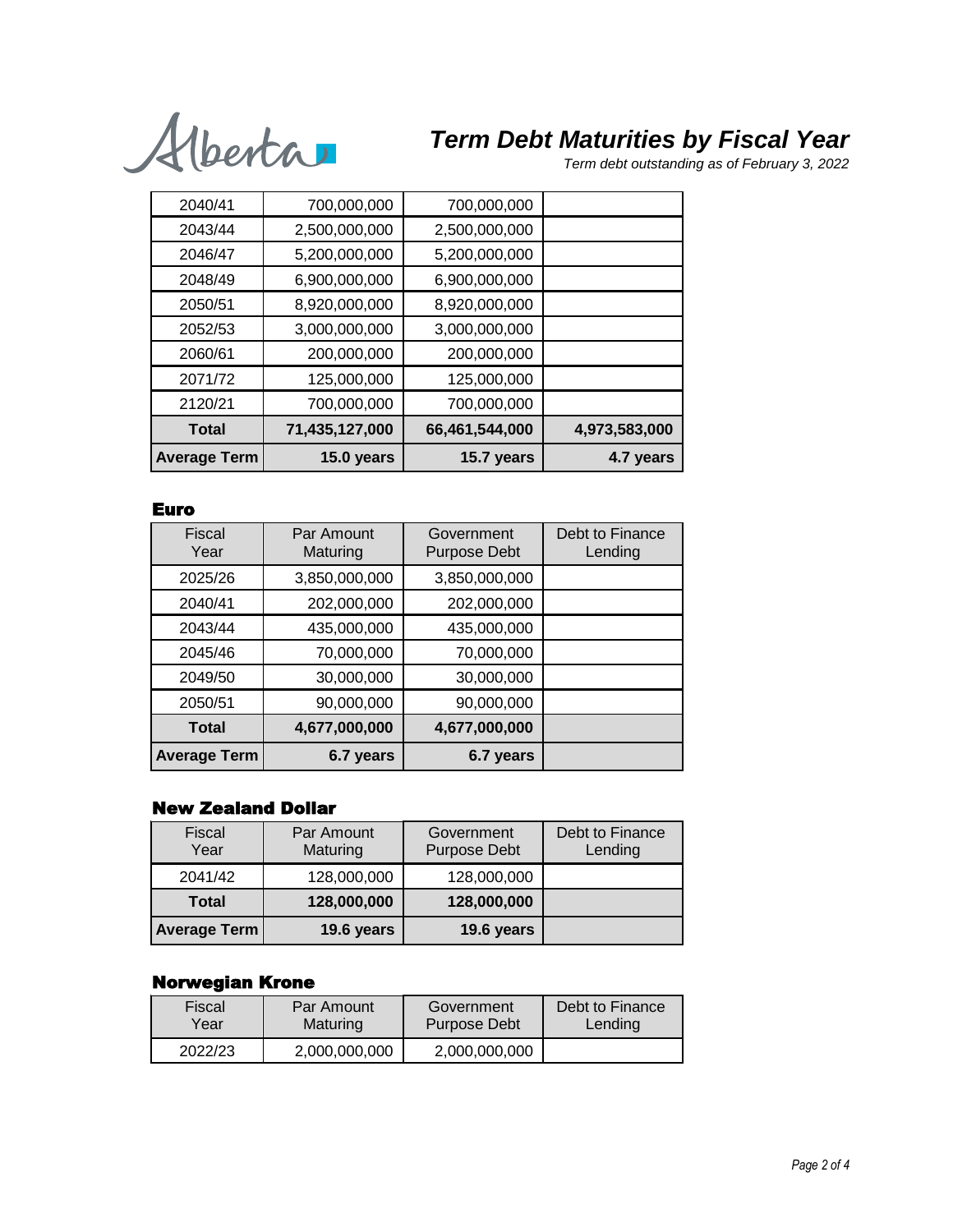Alberta

*Term debt outstanding as of February 3, 2022*

| Total               | 2,000,000,000 | 2,000,000,000 |  |
|---------------------|---------------|---------------|--|
| <b>Average Term</b> | 0.8 years     | 0.8 years     |  |

#### South African Rand

| <b>Fiscal</b><br>Year | Par Amount<br>Maturing | Government<br><b>Purpose Debt</b> | Debt to Finance<br>Lending |
|-----------------------|------------------------|-----------------------------------|----------------------------|
| 2023/24               | 750,000,000            | 750,000,000                       |                            |
| <b>Total</b>          | 750,000,000            | 750,000,000                       |                            |
| <b>Average Term</b>   | 2.1 years              | 2.1 years                         |                            |

## Swedish Krona

| <b>Fiscal</b><br>Year | Par Amount<br>Maturing | Government<br><b>Purpose Debt</b> | Debt to Finance<br>Lending |
|-----------------------|------------------------|-----------------------------------|----------------------------|
| 2028/29               | 2,500,000,000          | 2,500,000,000                     |                            |
| <b>Total</b>          | 2,500,000,000          | 2,500,000,000                     |                            |
| <b>Average Term</b>   | 7.0 years              | 7.0 years                         |                            |

## Swiss Franc

| <b>Fiscal</b><br>Year | Par Amount<br>Maturing | Government<br><b>Purpose Debt</b> | Debt to Finance<br>Lending |
|-----------------------|------------------------|-----------------------------------|----------------------------|
| 2028/29               | 585,000,000            | 585,000,000                       |                            |
| <b>Total</b>          | 585,000,000            | 585,000,000                       |                            |
| <b>Average Term</b>   | 6.7 years              | 6.7 years                         |                            |

### US Dollar

| <b>Fiscal</b><br>Year | Par Amount<br>Maturing | Government<br><b>Purpose Debt</b> | Debt to Finance<br>Lending |
|-----------------------|------------------------|-----------------------------------|----------------------------|
| 2022/23               | 1,500,000,000          | 1,500,000,000                     |                            |
| 2023/24               | 4,000,000,000          | 3,800,000,000                     | 200,000,000                |
| 2024/25               | 2,250,000,000          | 2,250,000,000                     |                            |
| 2025/26               | 2,250,000,000          | 2,250,000,000                     |                            |
| 2026/27               | 1,000,000,000          | 1,000,000,000                     |                            |
| 2027/28               | 1,250,000,000          | 1,250,000,000                     |                            |
| 2030/31               | 2,000,000,000          | 2,000,000,000                     |                            |
| 2050/51               | 39,650,000             | 39,650,000                        |                            |